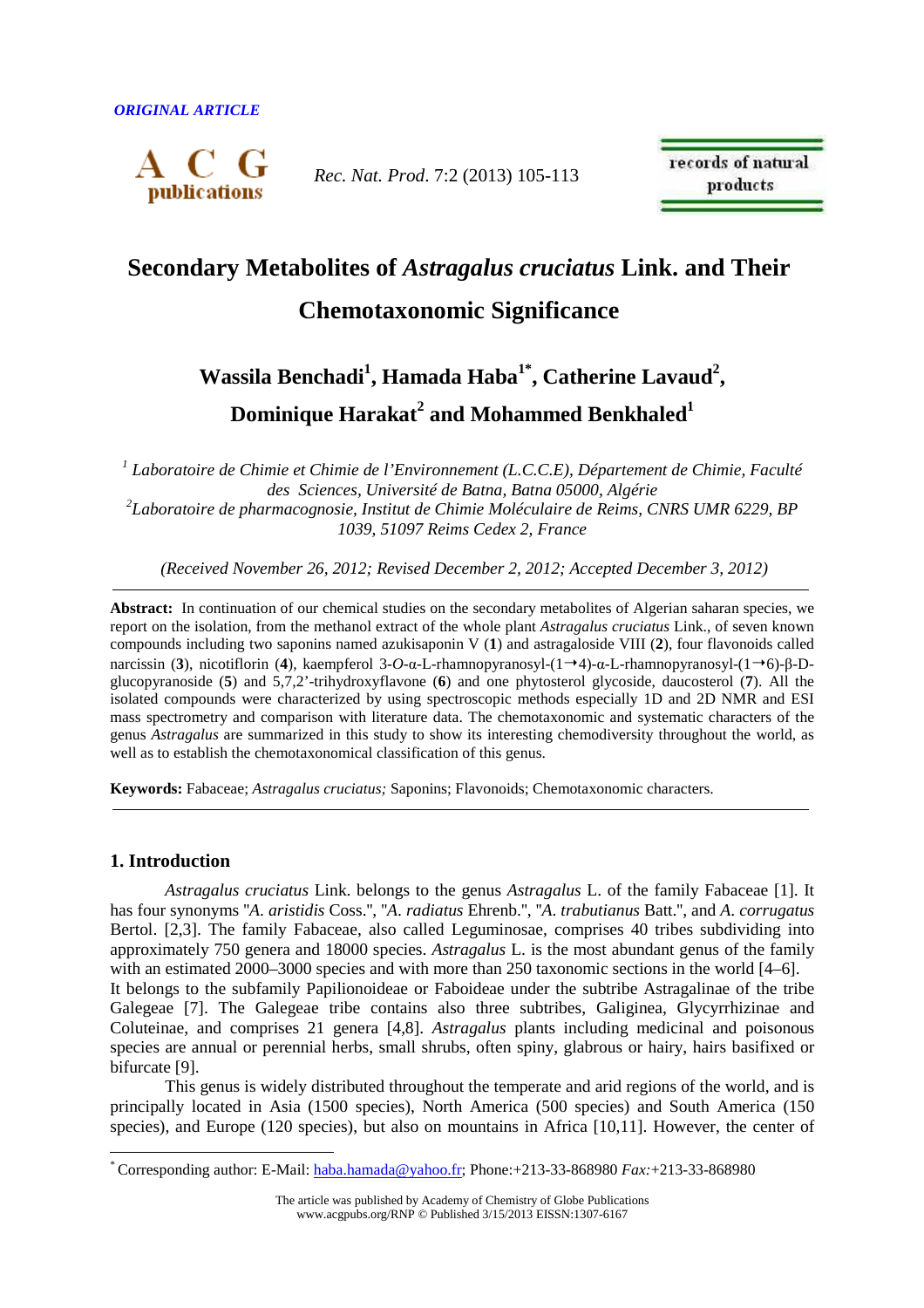origin and biodiversity of *Astragalus* plants is Eurasia, specially the mountainous parts of South-Western and South-Central Asia [5,7,12].

*Astragalus* species growing in North Africa are Mediterranean or Arabian Saharan plants. They are represented by over 50 species delimited in several sections, and 15 of which are found in the Sahara of Algeria. In the flora of North Africa, 10 *Astragalus* species are endemic to Algeria, Morocco and Tunisia [1,2]. In Algeria, *A*. *cruciatus* Link. is locally known as «Bou akifa». This plant which is quite common in deserts and rare in Mediterranean zone belongs to the *Harpilobus* Bunge section [13]. It is an annual blue herb, 10-30 cm long, with pale yellow colored flowers, and simple hairs [1,2].

Species of *Astragalus* genus are valued in the folk medicine throughout the world and utilized as medicinal herbs against stomach ulcer, cough, chronic bronchitis, hypertension, gynaecological disorders, diabetes and venomous bites of scorpion [14]. Some plants of the same genus have been reported as having immunostimulant, cardiovascular and antiviral activities [15a,15b]. The biologically active constituents of *Astragalus* species are saponin, phenolic and polysaccharide compounds, while the toxic components consist of nitro-toxins, imidazoline alkaloids and selenium derivatives [16]. *A. cruciatus* Link., is particularly known in traditional North African medicine as a toxic species. It causes to livestock a disease called "Asaydal" [14].

 The genus *Astragalus* is well known to be a rich source of bioactive secondary metabolites. Previous phytochemical investigations of various *Astragalus* species have allowed mainly the isolation and characterization of saponins [17–20] and flavonoids [21–23]. However, any constitutional or pharmacological study of *Astragalus cruciatus* Link. had never been reported.

#### **2. Materials and Methods**

#### *2.1 General*

Isolated compounds were characterized by UV (Beckman DU-600), positive and negative ESI-MS (ion trap Bruker Esquire) and extensive 1D and 2D NMR analysis (COSY, HSQC, HMBC, TOCSY, ROESY, Bruker Avance Spectrometer, <sup>1</sup>H 500 MHz, <sup>13</sup>C 125 MHz). Optical rotations were measured on a Perkin-Elmer 241 polarimeter. CC was carried out on Kieselgel 60 (320-400 mesh) and Sephadex LH-20. HPLC was performed with a Dionex apparatus equiped with an ASI-100, a P580 pump, a diode array detector UVD 170S/340S and a Chromeleon version 6.01 software, on a column interchim UP5ODB.25M,  $250 \times 10$  mm, 5 µm. Analytical and preparative (1 mm thickness) TLCs were carried on silica gel (Kieselgel 60  $F_{254}$ , Merck) and RP-18 (Kieselgel 60  $F_{254S}$ ) plates.

#### *2.2 Plant material*

Aerial parts and roots of *A*. *cruciatus* Link. were collected in May 2009 at Aïn Bennoui of Biskra vicinity of Algeria. The plant was identified by Prof. Bachir Oudjehih, Agronomic Institute of the University of Batna, where a voucher specimen, with the identification number (658/LCCE), was preserved.

#### *2.3 Extraction and Isolation*

 Powdered dried of whole plant (aerial parts and roots, 600 g) from *A*. *cruciatus* were extracted with petroleum ether (5 L  $\times$  3) during 3 days at room temperature. Filtration and evaporation to dryness gave 5 g of petroleum ether extract. The residue was extracted with ethyl acetate (5 L  $\times$  3) at room temperature during 3 days. The solvent was evaporated under reduced pressure to give 4.22 g of the EtOAc extract. The final residue was macerated in methanol  $(5 L \times 3)$  under the same conditions. Filtration and evaporation to dryness yielded 43.44 g of methanol extract of which 10 g were subjected to reversed phase RP-18 vacuum liquid chromatography (VLC) using a gradient of solvents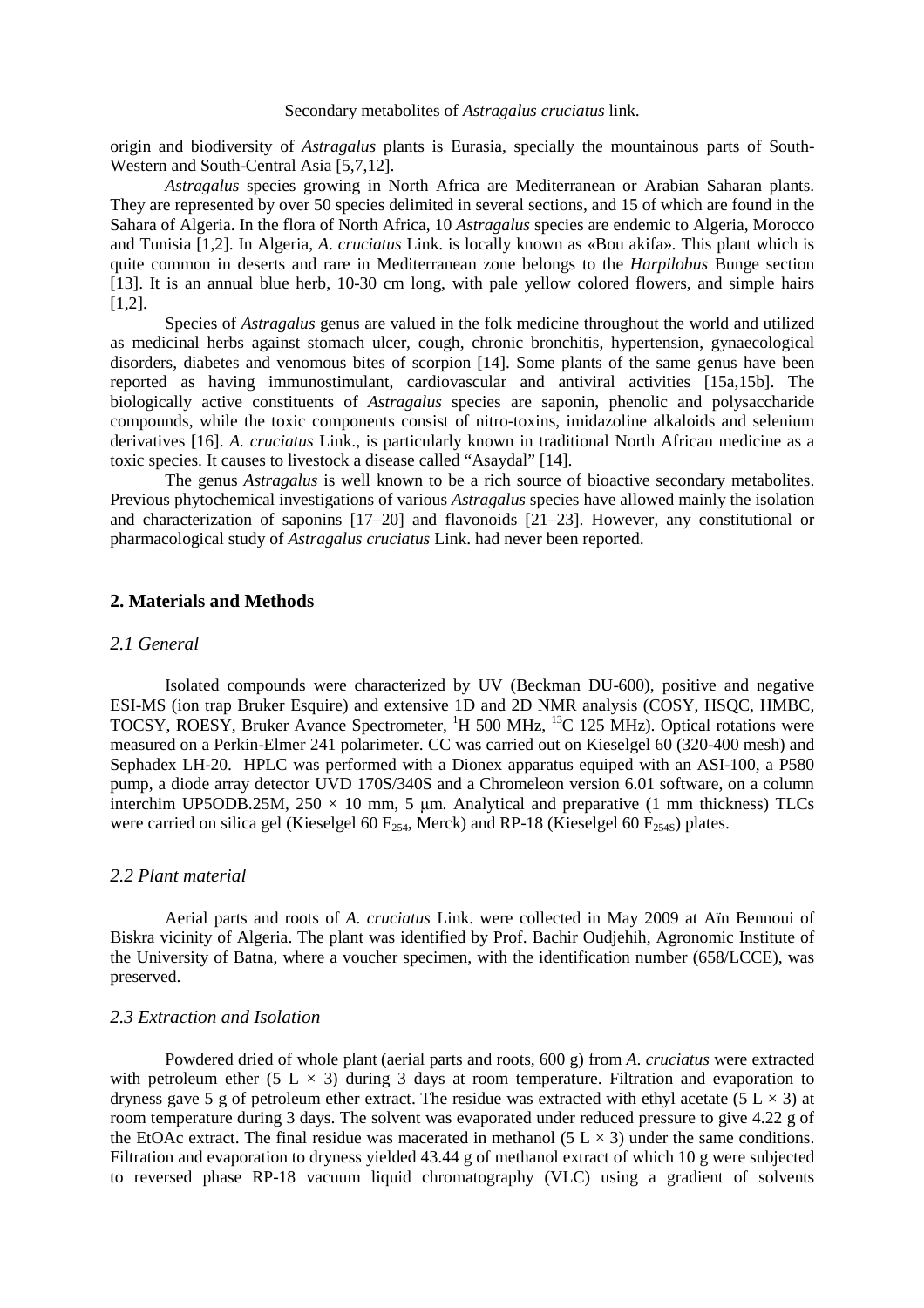water/methanol (80:20 to 0:100). Fractions having similar TLC profiles were pooled to afford 13 fractions (F-1 to F-13). Fraction F-8 (200 mg) containing a major component was subjected to Sephadex LH-20 CC eluting with H<sub>2</sub>O/MeOH (20:80) to afford 6 fractions. Precipitation of the third fraction [12-30] in methanol afforded 50.7 mg of **1**. The combined fractions F-9 and F-10 (80 mg) were submitted to semi-preparative HPLC, eluting with an isocratic system (acetonitrile/water: 42:58), allowed the isolation of three pure products **2** (6.2 mg), **4** (8.3 mg) and **6** (5 mg). Fraction F-6 (235.1 mg) was applied to silica gel CC eluting with CHCl<sub>3</sub>/MeOH (100:0 to 90:10) and CHCl<sub>3</sub>/MeOH/H<sub>2</sub>O  $(90:10:1$  to  $60:40:7$ ) to obtain 8 fractions. Fractions eluted with CHCl<sub>3</sub>/MeOH/H<sub>2</sub>O (70:30:1) (19.3 mg) were purified on Sephadex LH-20 CC eluting with MeOH to provide 8 mg of **3**. Fraction F-5 (274.5 mg) was chromatographed over silica gel using a CHCl<sub>3</sub>/MeOH (100:0 to 80:20) and CHCl3/MeOH/H2O (80:20:1 to 60:40:7) gradient system as eluent to yield 5 fractions. Fractions eluted with  $CHCl<sub>3</sub>/MeOH/H<sub>2</sub>O$  (70:30:3) (72.1 mg) were purified on Sephadex LH-20 CC eluting with MeOH to give 4 fractions. The second fraction [10-19] (25.2 mg) was purified by semi-preparative HPLC using a gradient of solvents acetonitrile/water: 20:80 to 45:55 to lead compound **5** (5.3 mg). Fraction F-13 was subjected to Sephadex LH-20 CC eluting with CHCl<sub>3</sub>/MeOH (100:0, 99:1, 93:3, 95:5) to afford 6 fractions. Fractions (16.4 mg) eluted with  $CHCl<sub>3</sub>/MeOH$  (99:1) were precipitated in methanol to obtain 5.8 mg of **7**.

#### **3. Results and Discussion**

#### *3.1 Identification of constituents*

In this study, we have isolated seven known secondary metabolites (Figure 1) including two saponins, four flavonoids and one phytosterol from the MeOH extract of *A*. *cruciatus*. The structures of the compounds were identified unambiguously by comparison of their  ${}^{1}H$ - and  ${}^{13}C$ -NMR and ESI mass spectra, and values of optical rotations with published data as azukisaponin V (**1**) and astragaloside VIII (**2**) [24], narcissin (**3**) [25], nicotiflorin (**4**) and kaempferol 3-*O*-α-Lrhamnopyranosyl-(14)-α-L-rhamnopyranosyl-(16)-β-D-glucopyranoside (**5**) [26], 5,7,2′-trihydroxyflavone (**6**) [27], and β-sitosterol 3-*O*-β-D-glucoside (**7**) [28].

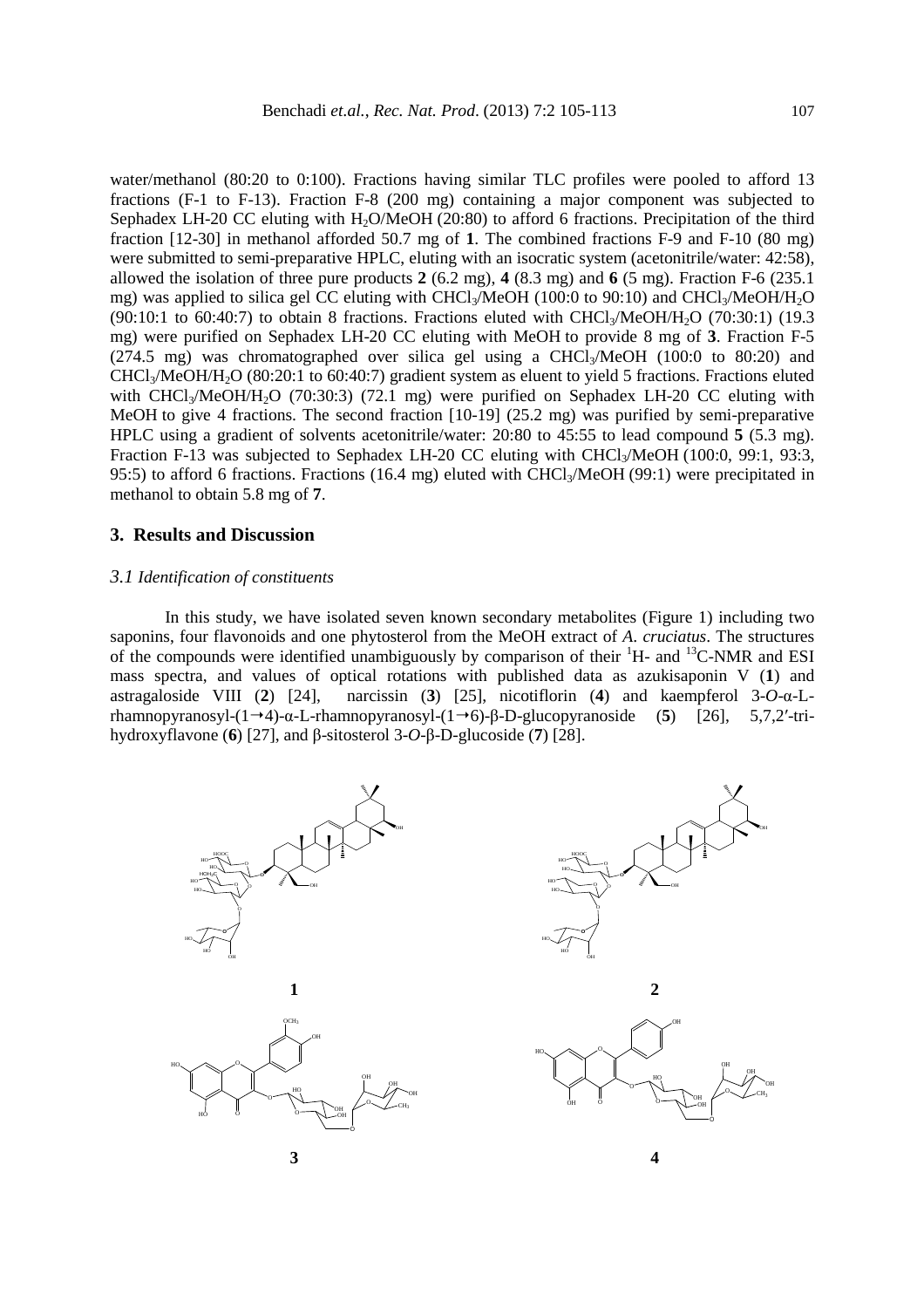#### Secondary metabolites of *Astragalus cruciatus* link.



**Figure 1**. Structures of compounds **1**-**6** 

#### *3.2 Systematic characters of Astragalus genus*

The genus *Astragalus* L. is well known for its worldwide taxonomic problems and is under constant revision, particularly at section level. This genus divided into two main groups Old World (Eurasia) and New World (America) is considered one of the most diverse genera of vascular plants in the world [29]. *Astragalus* L. was traditionally split into eight subgenera namely *Epiglottis*, *Trimeniaeus*, *Phaca*, *Hypoglottis*, *Calycophysa*, *Tragacantha*, *Cercidothrix* and *Calycocystis* [30]. However, taking into account the shape of leaf hairs, it has been also divided into two subgenera, simple haired subgenus of *Astragalus* (*Trimeniaeus*, *Calycophysa*, *Hypoglottis* and *phaca*) and bifurcate haired subgenus of *Cercidothrix* (*Calycocystis*, *Epiglottis* and *Cercidothrix*) [31]. In addition, the subgenera have been split into sections, 93 sections in the New World known as "Neo-Astragalus", and 152 sections in the Old World comprising 97 sections with simple hairs and 55 sections having bifurcate hairs [5,12]. The molecular phylogenetic study based on nrDNA ITS has revealed that *Astragalus* species belong to the large Astragalean clade. These species are monophyletic and form a single clade called *Astragalus s*. *str*. [6]. Furthermore, all annual species of *Astragalus* have been grouped in the subgenus *Trimeniaeus* and consisting of 13 sections, including sect. *Harpilobus* Bunge. This section is represented in the Mediterranean basin by many species as *A. cruciatus* Link. (syn. *A*. *corrugatus* Bertol.)*, A. trimestris* L.*, A. maroccanus* Braun-Blanq. & Maire*, A. mareoticus* Del., *A*. *harpilobus* Boiss. and *A. hauarensis* Boiss. [32].

#### *3.3 Chemotaxonomic significance of isolated saponins 1 and 2*

In this work, we have investigated the glycosidic constituents of *Astragalus cruciatus*. According to previous chemical studies, many oleanane- and cycloartane-type triterpene glycosides, flavonol glycosides and other secondary metabolites have been obtained from the Fabaceae plants [33–35]. *Astragalus* species are a source of cycloartane type saponins. These compounds are also found in Ranunculaceae, Rubiaceae, Passifloraceae, Hypoxidaceae and Combretaceae families [15a,15b]. The cycloartane glycosides isolated from *Astragalus* species were found to be diversified by their glycosylation types and linkage to the genin. This interesting chemodiversity could be used to differentiate *Astragalus* plants from each other. However, oleanane glycosides have been also isolated from *Astragalus* spp., but their occurrence is limited to skeletons common to Fabaceae family [15a]. In the present study two known triterpene saponins (azukisaponin V (**1**) and astragaloside VIII (**2**)) isolated besides four known flavonoids called narcissin (**3**), nicotiflorin (**4**), kaempferol 3-*O*-α-Lrhamnopyranosyl-(14)-α-L-rhamnopyranosyl-(16)-β-D-glucopyranoside (**5**) and 5,7,2'-trihydroxyflavone (**6**) and one phytosterol glycoside, daucosterol (**7**) from *Astragalus cruciatus* Link. and its chemotaxonomic relationships of other *Astragalus* species and Fabaceae family were discussed.

Literature data showed that, to date, azukisaponin V (**1**) has been isolated from different species of *Astragalus* genus (*A*. *flavescens* [20], *A*. *danicus* and *A*. *inopinatus* [24], *A*. *hamosus* [36], *A*. *icmadophilus* [37], *A. trigonus* [38], and *A. tribuloides* [39]) besides some other Fabaceae genus such as *Melilotus, Trifolium, Lupinus, Lathyrus, Medicago, sophora, Phaseolus* and *Vigna* [34,40–45],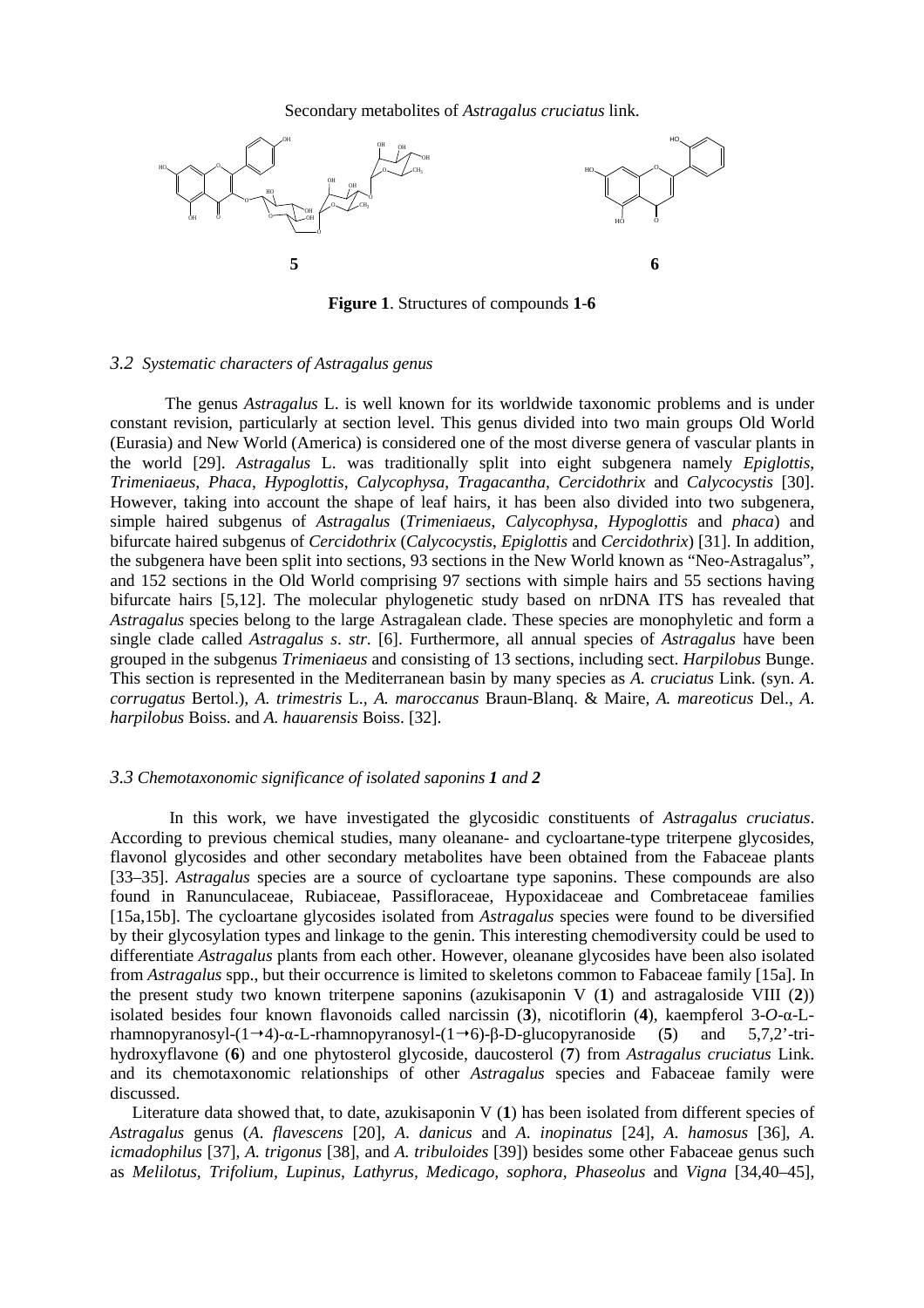while astragaloside VIII (**2**) was found in *A. complanatus* [19], *A. flavescens* [20], *A. danicus* and *A. inopinatus* [24], *A. membranaceus* var. *mongholicus* [33], *A. caprinus* [35], *A. kahiricus* [36], *A. icmadophilus* [37], *A. wiedemannianus* [46], *A. pyconocephalus* [47], and *A. angustifolius* [48] besides genus *Medicago*, *Hedysarum*, *Trifolium*, *Melilotus* and *Wisteria* [49–52]. The both compounds; azukisaponin V (**1**) and astragaloside VIII (**2**) simultaneously isolated from only four *Astragalus* species from different sections; *A. flavescens* [20] (Sect. *Eustales*)*, A. danicus* (Sect. *Hypoglottis*  Bunge) and *A. inopinatus* [24] (Sect. *Onobrychium*), and *A. icmadophilus* [37] (Sect. *Acanthophace*)*.* Consequently, it is suggested that *Astragalus cruciatus* is chemotaxonomically more related to Sect. *Acanthophace*, Sect. *Eustales*, Sect. *Hypoglottis* Bunge and Sect. *Onobrychium*. These oleanane-type triterpene glycosides azukisaponin V (**1**) and astragaloside VIII (**2**) possessing a soyasapogenol B as aglycone moiety, are largely represented in higher plants of the genera of the Fabaceae family such as *Melilotus*, *Medicago*, *Trifolium* and *Lupinus*, and could be a chemotaxonomic character marker of the family including the genus *Astragalus* [40,42,49–51,53]. The presence of saponins azukisaponin V (**1**) and astragaloside VIII (**2**) makes plant material *Astragalus cruciatus* which can be used in human nutrition [50]. According to above mentioned literature data, the both saponins **1** and **2** could be a chemotaxonomic marker for *Astragalus* genus and also Fabaceae family.

#### *3.4 Occurrence of flavonoids in Astragalus genus*

Previous chemical investigations on this genus have revealed the presence of a large number of flavonol glycosides having kaempferol, rhamnetin, isorhamnetin, and quercetin skeletons [21,23,54]. The aglycones of *Astragalus* species are glycosylated by one to four sugar units which were frequently at the 3-OH position and less often at 7-OH or 4'-OH [21,55]. In this study, we have also isolated three flavonol glycosides named isorhamnetin 3-*O*-rutinoside (**3**), kaempferol 3-*O*rutinoside (**4**) and kaempferol 3-*O*-α-L-rhamnopyranosyl-(14)-α-L-rhamnopyranosyl-(16)-β-Dglucopyranoside (**5**). Their structures possess isorhamnetin and kaempferol skeletons bearing bioside and trioside side chains at the C-3 position. In addition, flavonoid glycosides **3** and **4** common in *Astragalus* genus, were previously found in several *Astragalus* plants as *A*. *verrucosus* Moris [16], *A*. *dasyanthus* Pall. [56], *A*. *corniculatus* Bieb. [57] and *A*. *icmadophilus* Hand.-Mazz. [37], whereas flavonol glycoside **5** isolated from *Aceriphyllum rossii* (Oliv.) Engl. [26] and *Actinidia eriantha* Benth. [58] of the Saxifragaceae and Actinidiaceae families respectively, has been detected for the first time in the genus *Astragalus*. These results are in accordance with the chemical composition previously reported for this genus. The only flavonoid aglycone obtained herein, is 5,7,2′-trihydroxyflavone (**6**). It has been isolated from *Scutellaria* species (Asteraceae) as *S*. *strigillosa* Hemsl. and *S*. *amabilis* H. Hara [27,59]. It is very important to indicate that flavonol **5** is also found for the first time in *Astragalus* plants.

#### *3.5 Chemotaxonomic characters of Harpilobus Bunge section*

According to previous studies, taxonomy of sect. *Harpilobus* Bunge has been the subject of several revisions especially about the number of species assigned to this section [12,13]. To the best of our knowledge, the plants of this section have not been investigated chemically, except the study performed on the species *A. trimestris* L. growing in Egypt [60]. This investigation has allowed the isolation and identification of one saponin, soyasaponin I and three flavonoids called apigenin 7-*O*-β-D-glucopyranosyl-(1'"3'")-β-D-glucopyranoside, sorbifolin and 8-methoxyvestitol. Thus, the phytochemical constituents of both *A. cruciatus* Link. and *A. trimestris* L. (Sect. *Harpilobus* Bunge) are different in saponins and flavonoids and illustrate the chemodiversity of these species. It is noteworthy that saponin **1** azukisaponin V, the major component from this study, was previously isolated from several *Astragalus* species belonging to different sections, *A*. *flavescens* (Sect. *Eustales*), *A*. *danicus* (Sect. *Hypoglottis* Bunge), *A*. *inopinatus* (Sect. *Onobrychium*), *A*. *hamosus* (Sect. *Buceras*  Bunge), *A*. *icmadophilus* (Sect. *Acanthophace*), *A. trigonus* (Sect. *Chronopus* Bunge), and *A. tribuloides* (Sect. *Sesamei* DC) [20,24,36-39,61].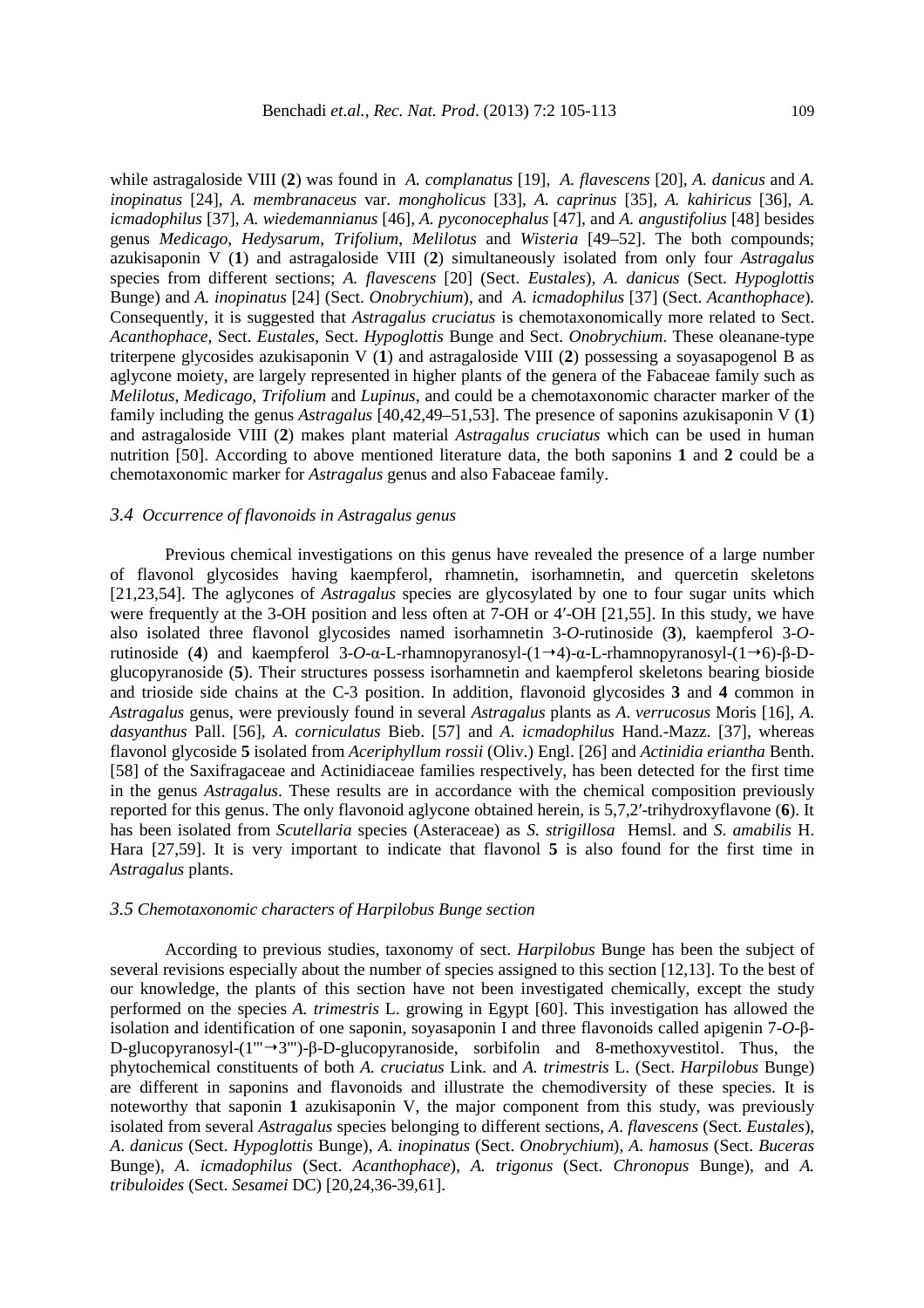#### Secondary metabolites of *Astragalus cruciatus* link.

#### *3.6. Importance of toxic nitro compounds in Astragalus genus*

The presence of toxic nitro compounds in leaflets of *A*. *cruciatus* Link. demonstrated previously [62] could be used to explain the toxicity of this plant to livestock [14]. These compounds which are more common among the simple haired *Astragalus* species like *A. cruciatus* Link., have been recently utilized as a tool to differentiate *Astragalus* plants to nitro-bearing and nitro-free species as well as to resolve problems of synonymy in *Astragalus* genus [63,64]. Furthermore, *A*. *cruciatus* Link. and *A*. *hamosus* L., containing similar toxic nitro compounds as miserotoxin (3-nitro-1-propyl-β-D-glycopyranoside), are taxonomically nitro-bearing species [62,63].

Although this work is a preliminary study, it seems evident that the bioactive secondary metabolites isolated from *A*. *cruciatus* Link. as saponins and flavonoid glycosides could be of taxonomic importance for the chemotaxonomical studies in the future, particularly in the sect. *Harpilobus* Bge., and in the Fabaceae family. This study reveals also that *A*. *cruciatus* Link. is chemotaxonomically more related to Sect. *Acanthophace*, Sect. *Eustales*, Sect. *Hypoglottis* Bunge and Sect. *Onobrychium*, and indicates the sectional boundary problems mostly observed in the genus *Astragalus*. The delimitation of taxa at various taxonomic ranks implies considerable taxonomic problems in the genus throughout the world. It is very important to indicate that at many places morphological characters alone are not sufficient to determine the systematic relationships among *Astragalus* species and their sections [65]. However, further phytochemical and molecular phylogenetic investigations on *Astragalus* genus are required to show particularly the relationship of *A. cruciatus* Link. with other species in the same section, and to establish clearly the chemotaxonomical classification of the genus *Astragalus*.

#### **Acknowledgements**

The authors wish to express thanks to the Algerian minister of higher education and scientific research for providing a research grant and the University of Reims Champagne-Ardenne (France) for providing research facilities and technical support.

#### **Supporting Information**

Supporting information accompanies this paper on http://www.acgpubs.org/RNP

#### **References**

- [1] P. Ozenda (1991). Flore et végétation du Sahara, 3<sup>ème</sup> édition, Ed. CNRS, Paris, France.<br>[2] P. Quezel and S. Santa (1963). Nouvelle flore de l'Algérie et des régions désertiques mé
- [2] P. Quezel and S. Santa (1963). Nouvelle flore de l'Algérie et des régions désertiques méridionales, Vol. 1-2. CNRS, Paris, France.
- [3] M. Fennane and M. Ibn tattou (2005). Flore vasculaire du Maroc. Inventaire et chorologie. Trav. Inst. Sci. Rabat, série botanique n° 37, Maroc.
- [4] D. J. Mabberley (2007). Mabberley's plant-book, 3<sup>rd</sup> ed. Cambridge University Press, Cambridge, England.
- [5] A. A. Maassoumi (1998). *Astragalus* in the Old World. Research Institute of Forests and Rangelands, Teheran, Iran.
- [6] M. F. Wojciechowski, M. J. Sanderson and J.-M. Hu (1999). Evidence on the monophyly of *Astragalus* (Fabaceae) and its major subgroups based on nuclear ribosomal DNA ITS and chloroplast DNA *trn*L intron data, *Syst. Bot.* **24,** 409-437.
- [7] M. Lock and B. D. Schrire (2005). Galegeae. In: G. P. Lewis, B. D. Schrire, B. A. Mackinder, M. Lock (eds.), Legumes of the world, Royal Botanic Gardens, Kew, India.
- [8] M. J. Sanderson and M. F. Wojciechowski (1996). Diversification rates in a temperate legume clade: Are there "So many species" of *Astragalus* (Fabaceae), *Am. J. Bot.* **83,** 1488-1502.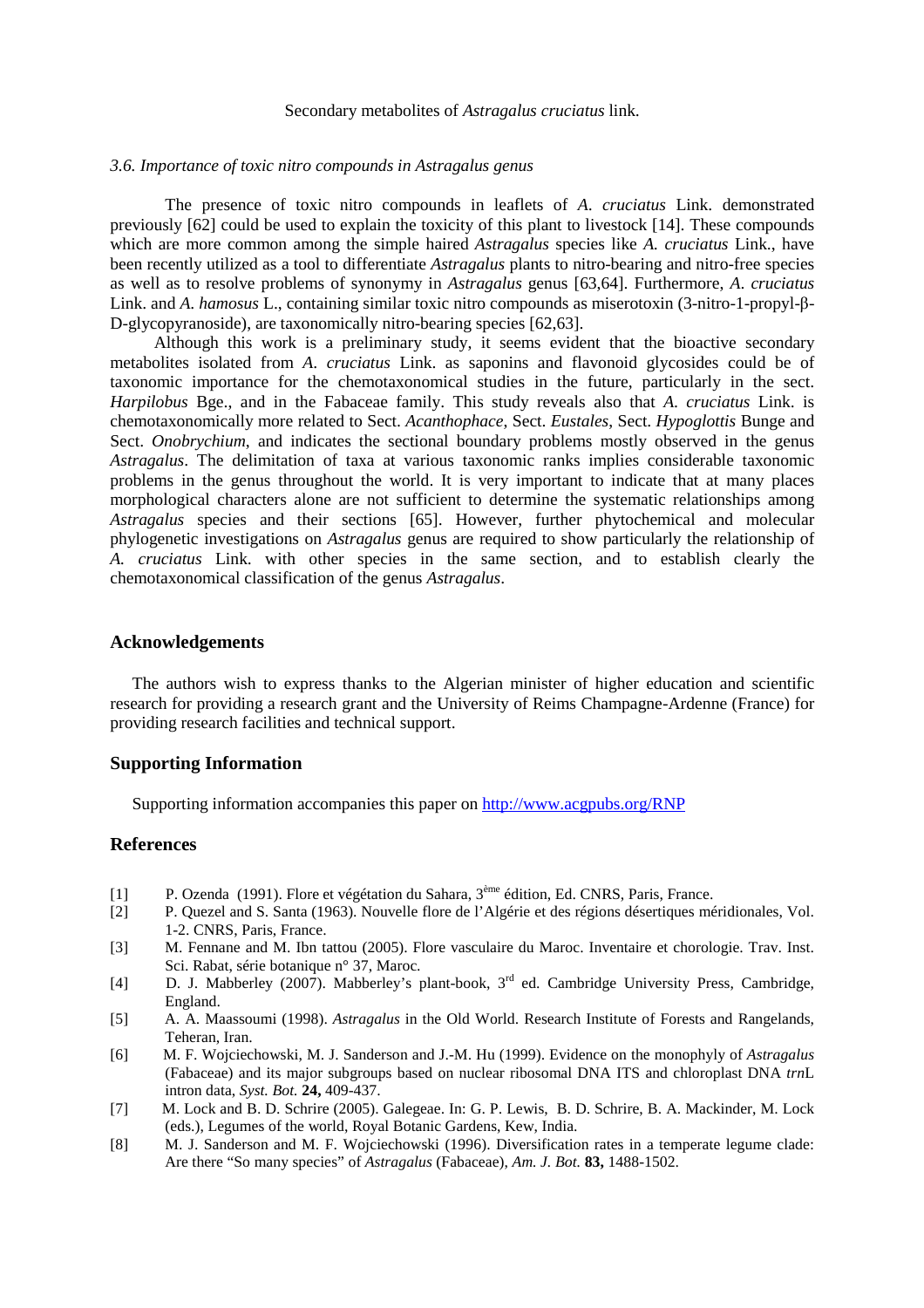- [9] L. Xu and D. Podlech (2010). *Astragalus*. In: Z. Y. Wu, P. H. Raven and D. Y. Hong (eds.), Flora of China, Vol. 10 (Fabaceae). Science Press: Beijing, and Missouri Botanical Garden Press, St. Louis.
- [10] M. J. Sanderson and M. F. Wojciechowski (2000). Improved bootstrap confidence limits in large-scale phylogenies, with an example from Neo-Astragalus (Leguminosae), *Systematic Biol.* **49,** 671-685.
- [11] D. Podlech (2008). The genus *Astragalus* L. (Fabaceae) in Europe with exclusion of the former Soviet Union, *Feddes Repertorium.* **119,** 310-387.
- [12] D. Podlech (1986). Taxonomic and phytogeographical problems in *Astragalus* of old and south west Asia, *Proc. Roy. Soc. Edinburgh.* **89,** 37-43.
- [13] D. Podlech (1991). The systematics of the annual species of the genus *Astragalus* L. (Leguminosae), *Fl. Veg. Mundi.* **9,** 1-8.
- [14] J. Bellakhdar (1997). La Pharmacopée Marocaine Traditionnelle, Ibis Press, Paris, France.
- [15a] L. Verotta and N. A. El-Sebakhy (2001). Studies in natural products chemistry: Bioactive natural products, Vol. 25, (Part F), Elsevier, Amesterdam.
- [15b] F. N. Yalcin, S. Piacente, A. Perrone, A. Capasso, H. Duman, I. Calis (2012). Cycloartane glycosides from *Astragalus stereocalyx* Bornm., *Phytochemistry.* **73**, 119-126.
- [16] L. Pistelli, I. Giachi, E. Lepori and A. Bertoli (2003). Further saponins and flavonoids from *Astragalus verrucosus* Moris, *Pharm. Biol.* **41,** 568-572.
- [17] G. Li-Xiang, H. Xiao-Bing and C. Yu-Qun (1986). The structures of thirteen astrasieversianins from *Astragalus sieversianus*, *Phytochemistry.* **25,** 2389-2393.
- [18] N. Semmar, M. Tomofumi, Y. Mrabet and M.-A. Lacaille-Dubois (2010). Two new acylated tridesmosidic saponins from *Astragalus armatus*, *Helv. Chim. Acta.* **93,** 870-876.
- [19] B. Cui, Y. Sakai, T. Takeshita, J. Kinjo and T. Nohara (1992). Four new oleanene derivatives from the seeds of *Astragalus complanatus*, *Chem. Pharm. Bull.* **40,** 136-138.
- [20] S. Avunduk, A.-C. Mitaine-Offer, Ö. Alankuş-Çalişkan, T. Miyamoto, S. G. Şenol and M.-A. Lacaille-Dubois (2008). Triterpene glycosides from the roots of *Astragalus flavescens*, *J. Nat. Prod.* **71,** 141- 145.
- [21] N. Semmar, M. Jay, M. Farman and R. Chemli (2005). Chemotaxonomic analysis of *Astragalus caprinus* (Fabaceae) based on the flavonic patterns, *Biochem. Syst. Ecol.* **33,** 187-200.
- [22] S. Yahara, M. Kohjyouma and H. Kohoda (2000). Flavonoid glycosides and saponins from *Astragalus shikokianus*, *Phytochemistry.* **53,** 469-471.
- [23] N. N. Guzhva (2010). Flavonoids and hydroxycinnamic acids from *Astragalus asper*, *Chem. Nat. Comp.* **46,** 303-304.
- [24] A. S. Gromova, V. I. Lutsky, J. G. Cannon, D. Li and N. L. Owen (2001). Secondary metabolites of *Astragalus danicus* Retz. and *A. inopinatus* Boriss. *Russ. Chem. Bull.* **50**, 1107-1112.
- [25] M.-A. Beck and H. Häberlein (1999). Flavonol glycosides from *Eschscholtzia californica*, *Phytochemistry.* **50**, 329-332.
- [26] J.-T. Han, M.-H. Bang, O.-K. Chun, D.-O. Kim, C.-Y. Lee and N.-I. Baek (2004). Flavonol glycosides from the aerial parts of *Aceriphyllum rossii* and their antioxidant activities, *Arch. Pharm. Res.* **27**, 390- 395.
- [27] Y. Miyaichi, E. Hanamitsu, H. Kizu and T. Tomimori (2006). Studies on the constituents of *Scutellaria* species (XXII).1) Constituents of the roots of *Scutellaria amabilis* Hara, *Chem. Pharm. Bull*. **54**, 435- 441.
- [28] D. R. Burdi, M. Hasan and V. Uddin (1991). Sterols and a glycoside from the flowers of *Inula grantioides*, *Pak. J. Pharm. Sci.* **4**, 131-136.
- [29] R. A. Scherson, R. Vidal and M. J. Sanderson (2008). Phylogeny, biogeography and rates of diversification of New World *Astragalus* (Leguminosae) with an emphasis on the South American radiations, *Am. J. Bot.* **95**, 1030-1039.
- [30] S. Kazempour Osaloo, A. A. Maassoumi and N. Murakami (2003). Molecular systematics of the genus *Astragalus* L. (Fabaceae): phylogenetic analysis of nuclear ribosomal DNA internal transcribed spacers and chloroplast gene ndhF sequences. *Plant Syst. Evol.* **242,** 1-32.
- [31] D. Podlech (1982). Neue aspekte zur evolution und gliederung der gattung *Astragalus* L., *Mitt. Bot. Staatss. Munchen.* **18,** 359-378.
- [32] D. Podlech (1994). Revision der altweltlichen annuellen Arten der Gattung *Astragalus* L. (Leguminosae), *Sendtnera.* **2,** 39-170.
- [33] I. Kitagawa, H. K. Wang and M. Yoshikawa (1983). Saponin and sapogenol. XXXVII.<sup>1)</sup> Chemical constituents of Astragali Radix, the root of *Astragalus membranaceus* Bunge. (4). Astragalosides VII and VIII, *Chem. Pharm. Bull.* **31**, 716-722.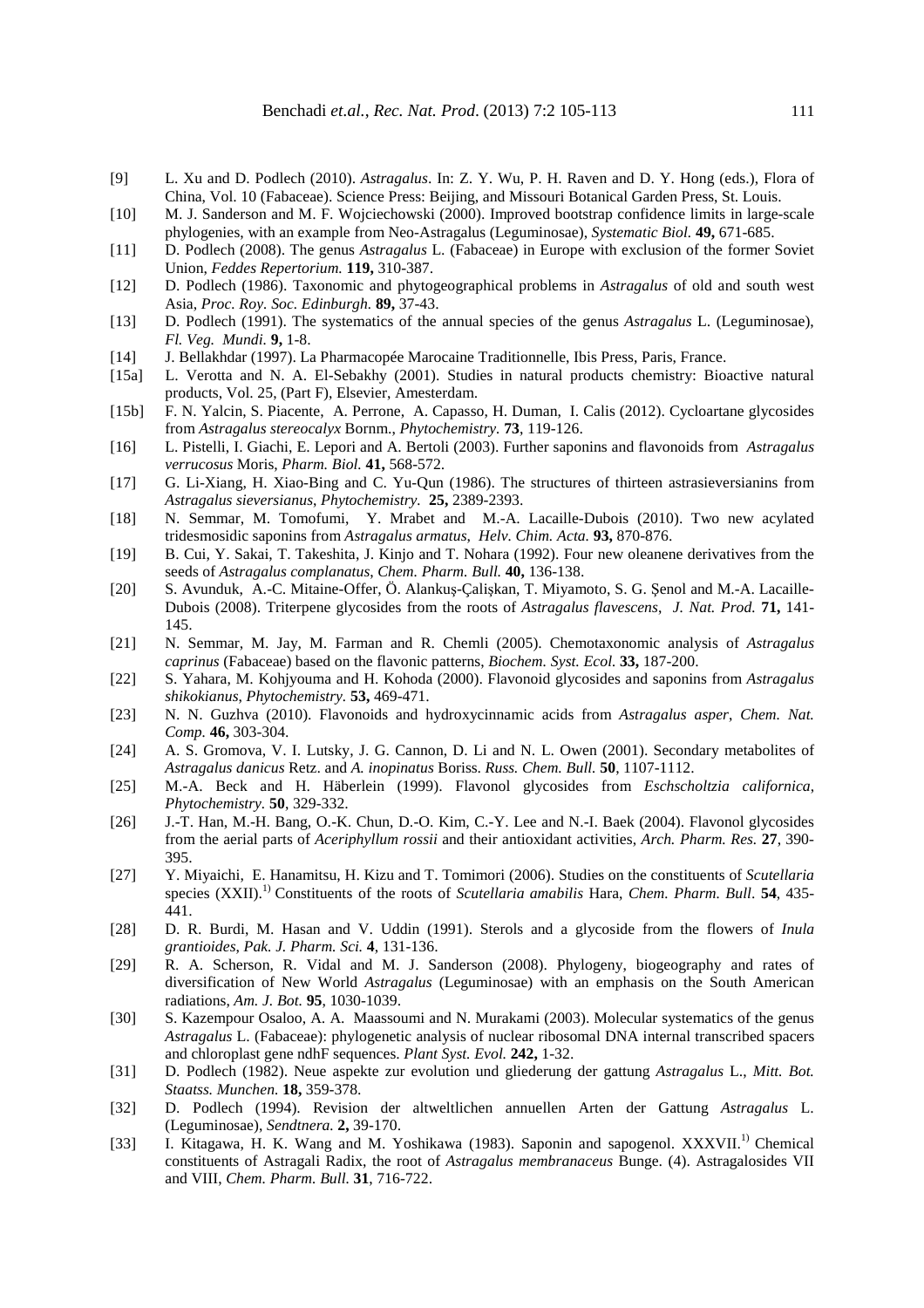- [34] S. S. Kang, Y. S. Lee and E. B. Lee (1988). Saponins and flavonoid glycosides from yellow Sweetclover, *Arch. Pharm. Res.* **11,** 197-202.
- [35] A.-C. Mitaine-Offer, T. Miyamoto, N. Semmar, M. Jay and M.-A. Lacaille-Dubois (2006). A new oleanane glycoside from the roots of *Astragalus caprinus*, *Magn. Reson. Chem.* **44,** 713-716.
- [36] L. Verotta, M. Guerrini, N. A. El-Sebakhy, A. M. Assad, S. M. Toaima, M. M. Radwan, Y.-D. Luo and J. M. Pezzuto (2002). Cycloartane and oleanane saponins from Egyptian *Astragalus* spp. as modulators of lymphocyte proliferation, *Planta Med.* **68,** 986-994.
- [37] I. Horo, E. Bedir, A. Perrone, F. Özgökçe, S. Piacente and Ö. Alankuş-Çalişkan (2010). Triterpene glycosides from *Astragalus icmadophilus*, *Phytochemistry.* **71,** 956-963.
- [38] P. Gariboldi, L. Verotta, G. Nicastro, M. Tatò, N. A. El-Sebakhy, A. M. Asaad, R. M. Abdallah and S. M. Toaima (1995). Cycloartane triterpene glycosides from *Astragalus trigonus*, *Phytochemistry.* **40,** 1755-1760.
- [39] N. A. El-Sebakhy, A. M. Asaad, R. M. Abdallah, S. M. Toaima, L. Verotta and F. Orsini (2000). Constituents of Egyptian *Astragalus tribuloides* Del., *Nat. Prod. Sci.* **6,** 11-15.
- [40] S. S. Kang, C.-H. Lim and S. Y. Lee (1987). Soyasapogenols B and E from *Melilotus officinalis*, *Arch. Pharm. Res.* **10,** 9-13.
- [41] S. S. Kang, B. T. Ahn, J. S. Kim and K. Bae (1998). Lathyrus saponin, a new trisaccharide glycoside from *Lathyrus japonicus*, *J. Nat. Prod.* **61,** 299-300.
- [42] C.-H. Yu, G. Xie, R.-R. He, Y.-J. Zhai, Y.-F. Li, B. Tsoi, H. Kurihara and D.-P. Yang (2011). Effects of purified saponin mixture from Alfalfa on plasma lipid metabolism in hyperlipidemic mice, *J. Health Sci.* **57,** 401-405.
- [43] J. H. Byun, J. S. Kim, S. S. Kang, K. H. Son, H. W. Chang, H. P. Kim and K. Bae (2004). Triterpenoid saponins from the roots of *Sophora koreensis*, *Chem. Pharm. Bull.* **52,** 870-873.
- [44] M. Dong, X. He and R. H. Liu (2007). Phytochemicals of black bean seed coats: isolation, structure elucidation, and antiproliferative and antioxidative activities, *J. Agric. Food Chem.* **55,** 6044-6051.
- [45] I. Kitagawa, H. K. Wang, M. Saito and M. Yoshikawa (1983). Saponin and sapogenol. XXXVIII.1) Chemical constituents of the seeds of *Vigna angularis* (Willd.) Ohwi et Ohashi. (3). Azukisaponins V and VI, *Chem. Pharm. Bull.* **31**, 683-688.
- [46] E. Polat, E. Bedir, A. Perrone, S. Piacente and Ö. Alankuş-Çalişkan (2010). Triterpenoid saponins from *Astragalus wiedemannianus* Fischer, *Phtochemistry.* **71,** 658-662.
- [47] Ö. Koz, D. Ekinci, M. Şentürk, A. Perrone, S. Piacente, Ö. Alankuş-Çalişkan and E. Bedir (2011). Saponins from *Astragalus pycnocephalus* var. *pycnocephalus* Fischer and their α/β-glucosidase inhibitory effects. *Planta Med.* **77,** PM175.
- [48] D. Gülcemal, M. Masullo, E. Bedir, M. Festa, T. Karayildirim, Ö. Alankuş-Çalişkan and S. Piacente (2012). Triterpene glycosides from *Astragalus angustifolius*. *Planta Med.* **78,** 720-729.
- [49] I. Kapusta, B. Janda, A. Stochmal and W. Oleszek (2005). Determination of saponins in aerial parts of barrel medic (*Medicago truncatula*) by liquid chromatography-electrospray ionization/mass spectrometry, *J. Agric. Food Chem.* **53,** 7654-7660.
- [50] W. Oleszek and A. Stochmal (2002). Triterpene saponins and flavonoids in the seeds of *Trifolium* species, *Phytochemistry* **61,** 165-170.
- [51] T. Hirakawa, M. Okawa, J. Kinjo and T. Nohara (2000). A new oleanene glucuronide obtained from the aerial parts of *Melilotus officinalis*, *Chem. Pharm. Bull.* **48,** 286-287.
- [52] J. Kinjo, K. Yokomizo, T. Hirakawa, Y. Shii, T. Nohara and M. Uyeda (2000). Anti-herpes virus activity of Fabaceous triterpenoidal saponins<sup>1</sup>, *Biol. Pharm. Bull.* **23,** 887-889.
- [53] G. M. Woldemichael and M. Wink (2002). Triterpene glycosides of *Lupinus angustifolius*, *Phytochemistry.* **60,** 323-327.
- [54] F. Pelizzoni, L. Verotta, G. Nicastro, G. Tato, N. A. El-Sebakhy, A. M. Asaad, R. M. Abdallah and S. M. Toaima (1996). A minor cycloart-3β,16β-diglucoside from *Astragalus trigonus*, *Gazz. Chim. Ital.* **126,** 657-661.
- [55] E. Bedir, I. Çalis, S. Piacente, C. Pizza and I. A. Khan (2000). A new flavonol glycoside from the aerial parts of *Astragalus vulneraria*, *Chem. Pharm. Bull.* **48,** 1994-1995.
- [56] A. T. Khoron'ko and V. I. Glyzin (1973). Flavonoids of *Astragalus dasyanthus*, *Chem. Nat. Comp.* **9,** 403.
- [57] I. Krasteva, I. Nikolova, N. Danchev and S. Nikolov (2004). Phytochemical analysis of ethyl acetate extract from *Astragalus corniculatus* Bieb. and brain antihypoxic activity, *Acta Pharm.* **54,** 151-156.
- [58] R. F. Webby and K. R. Markham (1990). Flavonol 3-*O*-triglycosides from *Actinidia* species, *Phytochemistry.* **29,** 289-292.